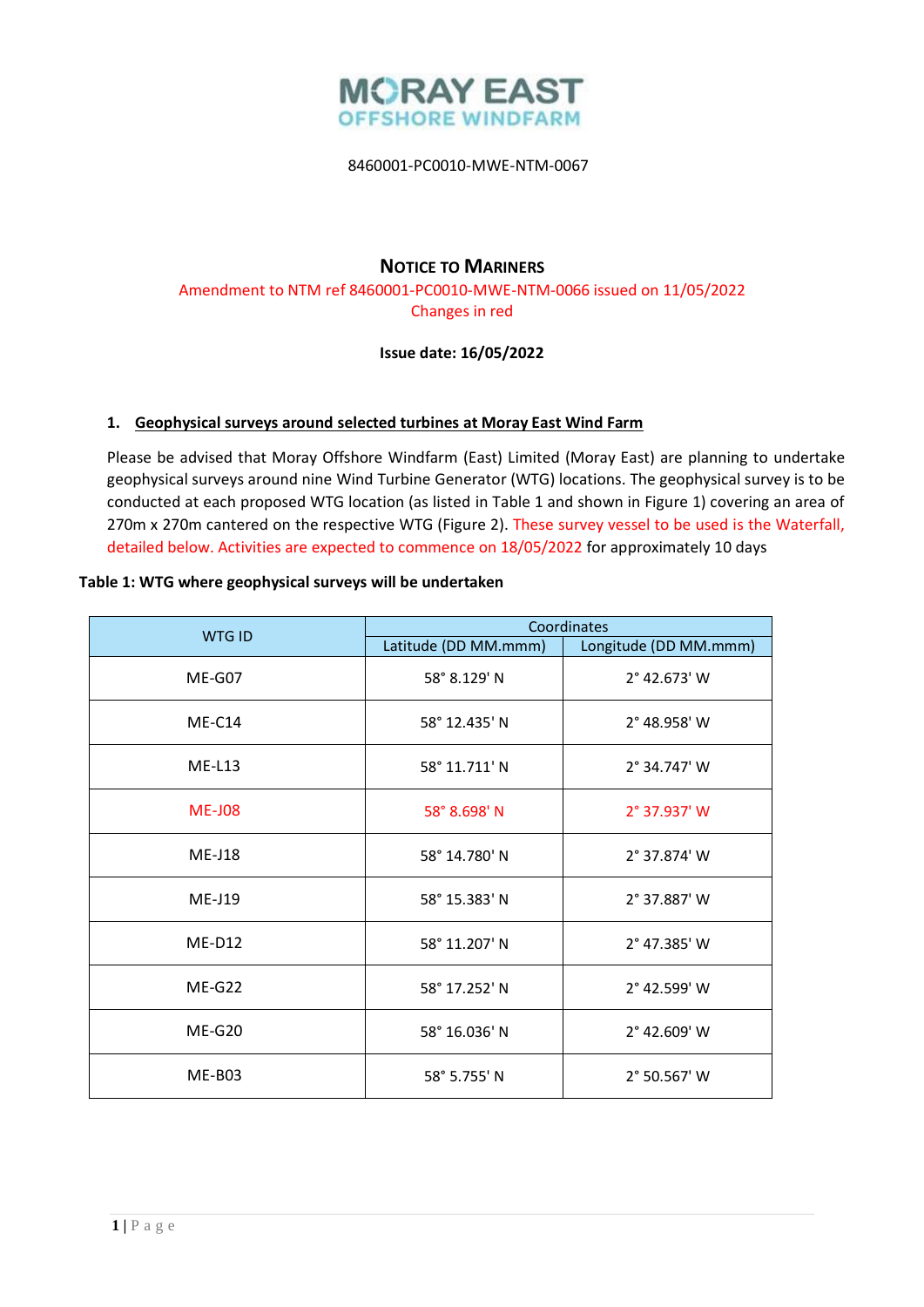



**Figure 1: Location of WTGs where major repairs will be undertaken**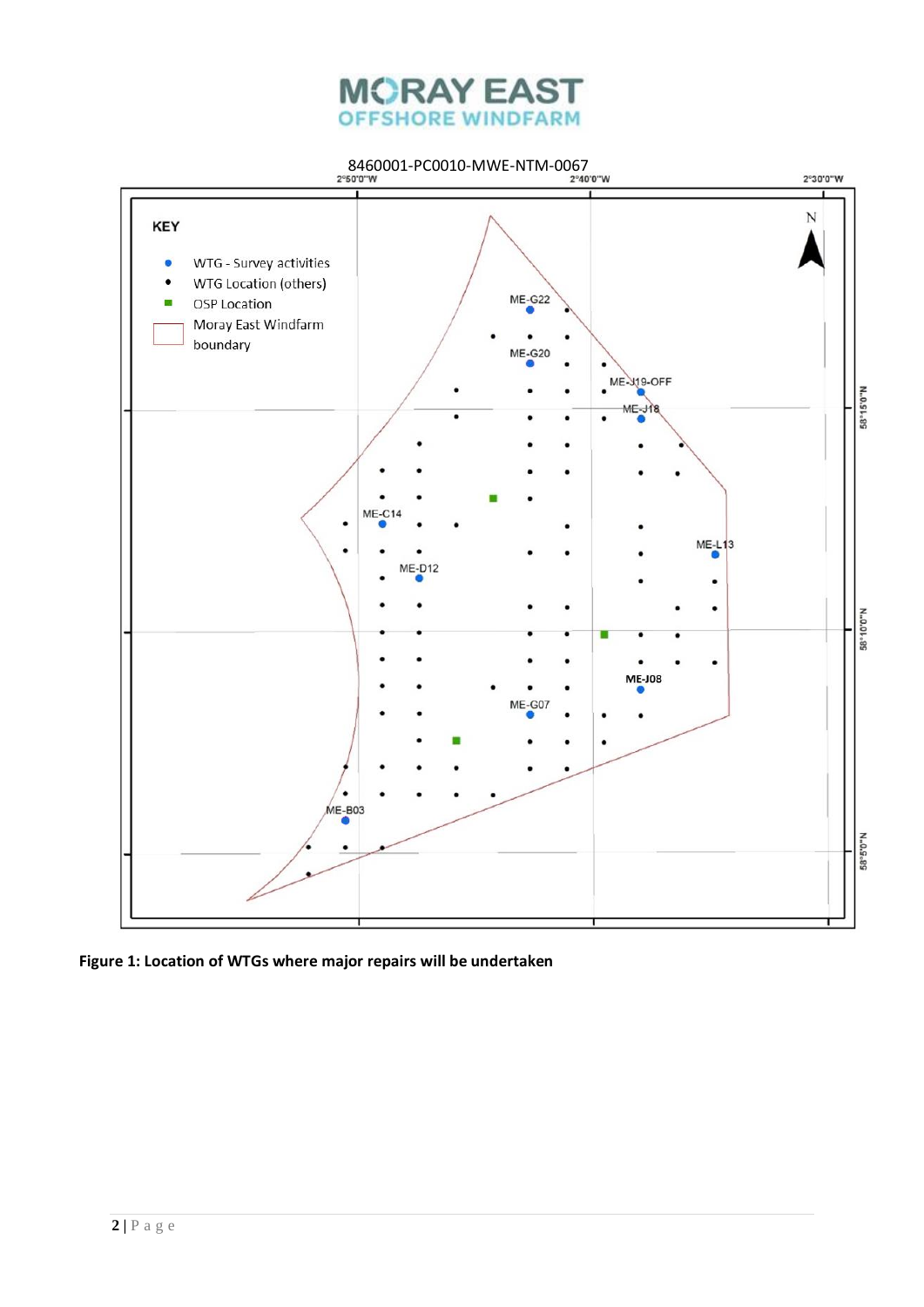



## **Figure 2: Survey area around each WTG – example**

## **Vessel included**

| <b>Waterfall</b>               |                             |  |
|--------------------------------|-----------------------------|--|
| Call Sign:                     | 2CBT4                       |  |
| MMSI:                          | 235071392                   |  |
| On Board Contact:              | Master bill@moraymarine.com |  |
|                                | 07775802963                 |  |
| <b>Onshore Representative:</b> | <b>Franco Giovanetti</b>    |  |
|                                | 07824981386                 |  |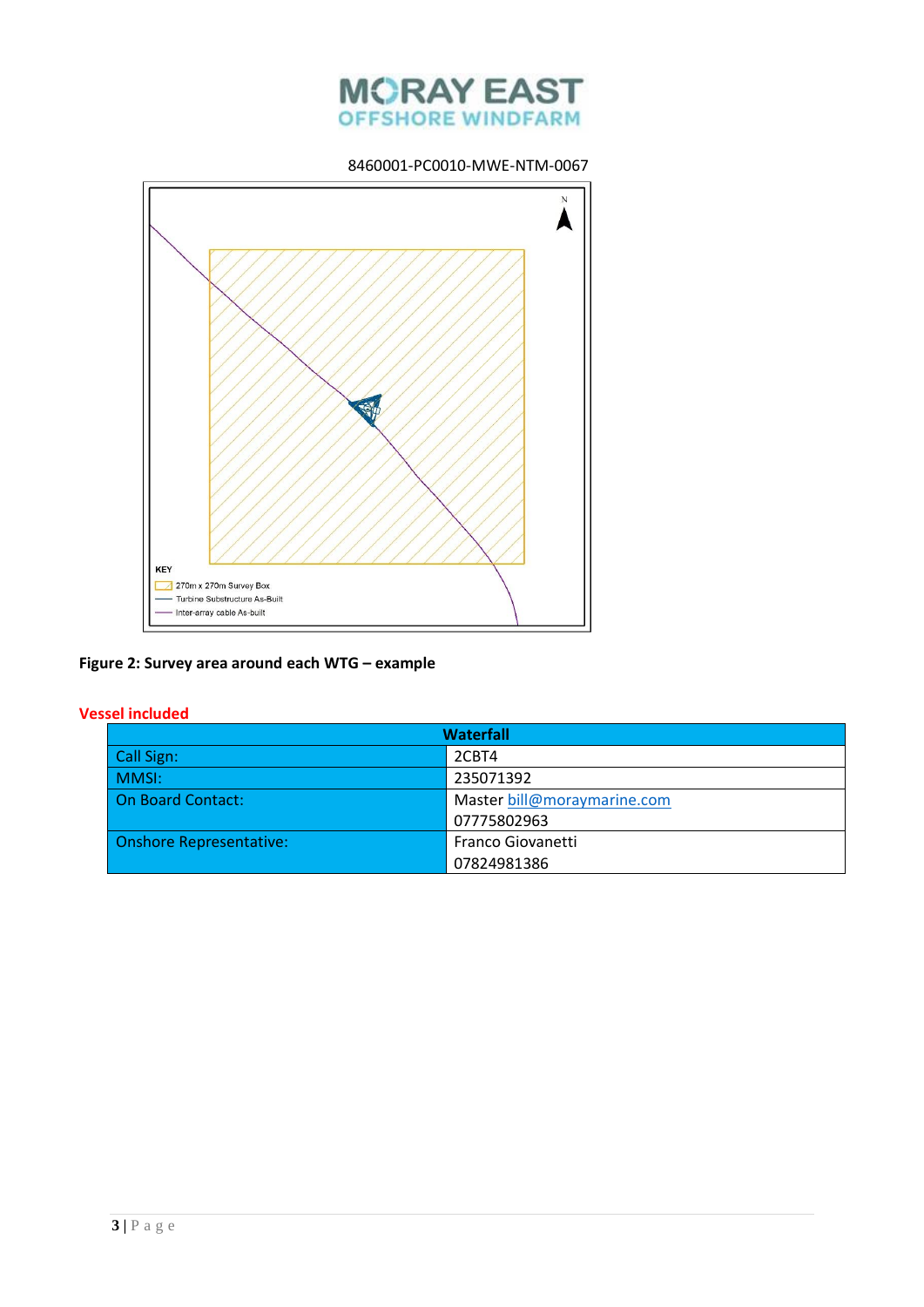



### **1. General Safety Advice**

Please be aware that, during the survey activities, by virtue of its mode of operation the vessel (Waterfall) will be Restricted in her Ability to Manoeuvre (RAM) as defined under COLREGs (International Regulations for Preventing Collisions at Sea 1972, Rule 3). Masters of vessels are therefore requested to maintain their vessels and gears at a minimum safe passing distance from the vessel of 500 metres when it is undertaking work and showing the appropriate shapes and lights in accordance with COLREGs Rule 18.

In order to not compromise the safety of the Survey Vessel, their crew, and their ability to undertake its contracted works, fishermen who have static fishing gears deployed within 500 m from the WTG where survey activities are planned (see Table 1 and Figure 1) are requested to provide the coordinates of such deployed gears in DMS and details of whether the surface markers used are visible at all states of visibility to o Alex Winrow-Griffin (Brown & May Marine) using the contact information below (Section 58 of the Merchant Shipping Act 1995).

Fishermen who have static gears deployed beyond 12 nm are reminded that static gear must be marked in accordance with Commission Implementing Regulation (EU) No. 404/2011 [\(https://www.gov.uk/guidance/marking-of-fishing-gear-retrieval-and-notification-of-lost-gear#marking](https://www.gov.uk/guidance/marking-of-fishing-gear-retrieval-and-notification-of-lost-gear#marking-of-fishing-gear)[of-fishing-gear\)](https://www.gov.uk/guidance/marking-of-fishing-gear-retrieval-and-notification-of-lost-gear#marking-of-fishing-gear)

## **2. Contact details**

The following contact can provide more information if required. Please note that specific queries can also be addressed to the relevant vessel or shore based representative.